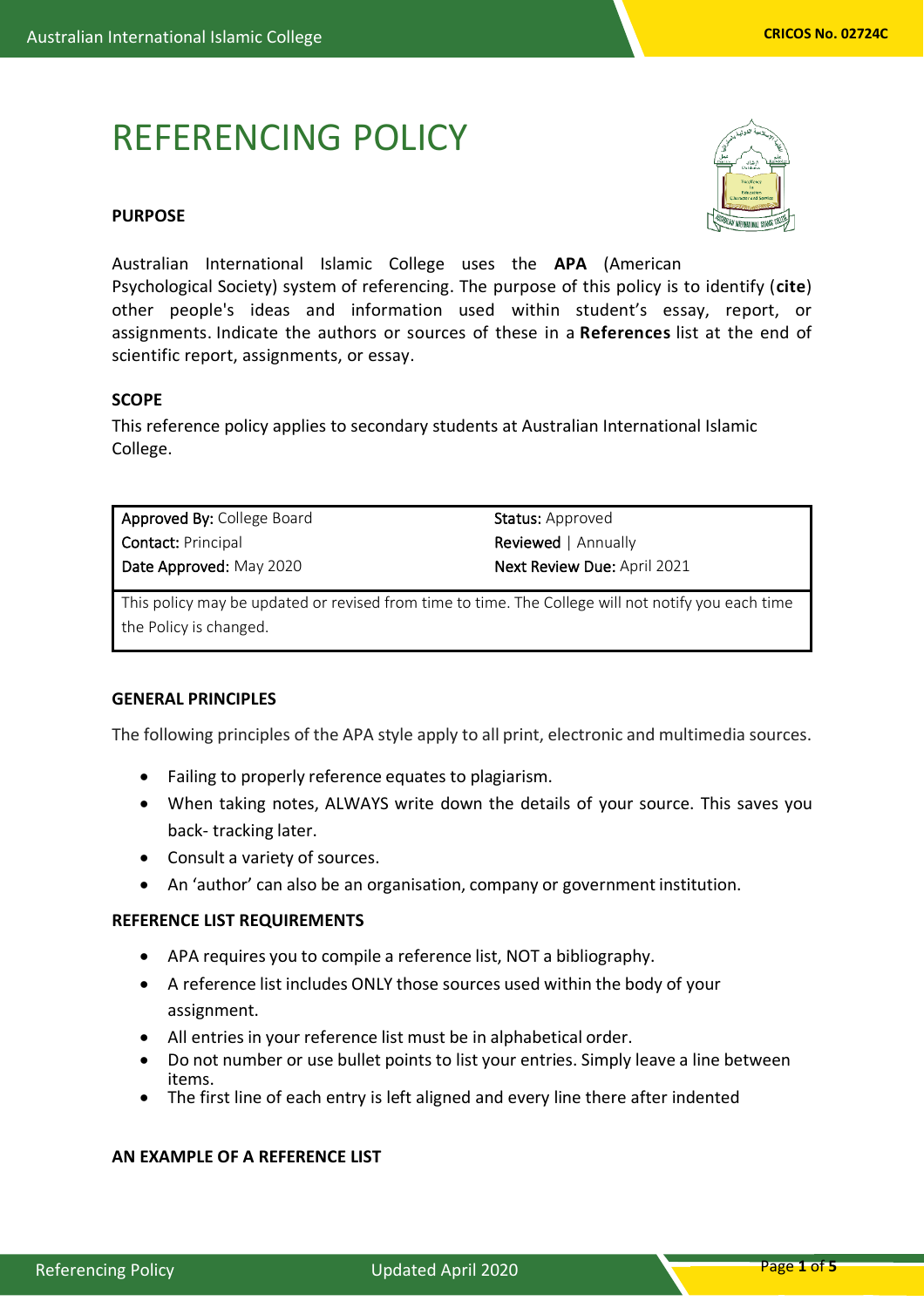Cotton, K. (2002). Virtual Violence. *The Bulletin*, 28 May, P. 62.

Dawson, J. & Johnson, K. (2002). *Referencing Made Easy*. Retrieved October 31, 2005 from <http://www.studyguide.unsw.edu.au/>

Honeywell, N. (1996). Health and Safety in Sport. *Journal of Physical Education*, 12(4), pp. 8- 9.

Jacoby, A. (Producer) (2004, September 30). *Enough Rope with Andrew Denton* [Television

Broadcast]. Sydney, N.S.W.: ABC.

Smith, R. & Johnson, K. (1997). *Literacy and Language*. New York: Teachers College Press.

## **IN-TEXT REFERENCING REQUIREMENTS**

- You MUST reference any fact or idea which is not your own!
- Specific ideas and direct quotes unique to a particular section of the source require a page number, e.g. (Smith, 1997, p.33)
- General ideas or themes contained throughout the source only require you to list the author's surname and year of publication, e.g. (Smith, 1997).

| <b>BOOKS</b>  | <b>REFERENCE LIST</b>                                                                                                     | <b>EXAMPLE OF IN-TEXT</b><br><b>REFERENCING</b>                                                                                                                                                      |
|---------------|---------------------------------------------------------------------------------------------------------------------------|------------------------------------------------------------------------------------------------------------------------------------------------------------------------------------------------------|
| Single Author | Caine, A. (1997). The Theory of Light.<br>London: Mitchell Beazley.                                                       | The theory was first created in<br>1967 (Caine, 1997, p. 53). OR                                                                                                                                     |
| 2 Authors     | Smith, R. & Johnson, K. (1997). Literacy<br>and Language. New York: Teachers<br><b>College Press.</b>                     | Being able to understand<br>therefore<br>and<br>use<br>is<br>appropriate<br>terms<br>essential (Smith & Johnson,<br>1997, p. 17). OR<br>Smith and Johnson (1997, p.<br>17) argue that "using correct |
| 3-5 Authors   | Guerin, W.L., Labor, E., Morgan, L.,<br>Reesman, J.C. & Willingham, J. R. (2003).<br>A Handbook of Critical Approaches to | Guerin, Labor, Morgan,<br>Reesman and Willingham<br>(2003, p.<br>4) found                                                                                                                            |

# **REFERENCE POLICY: APA STYLE GUIDE**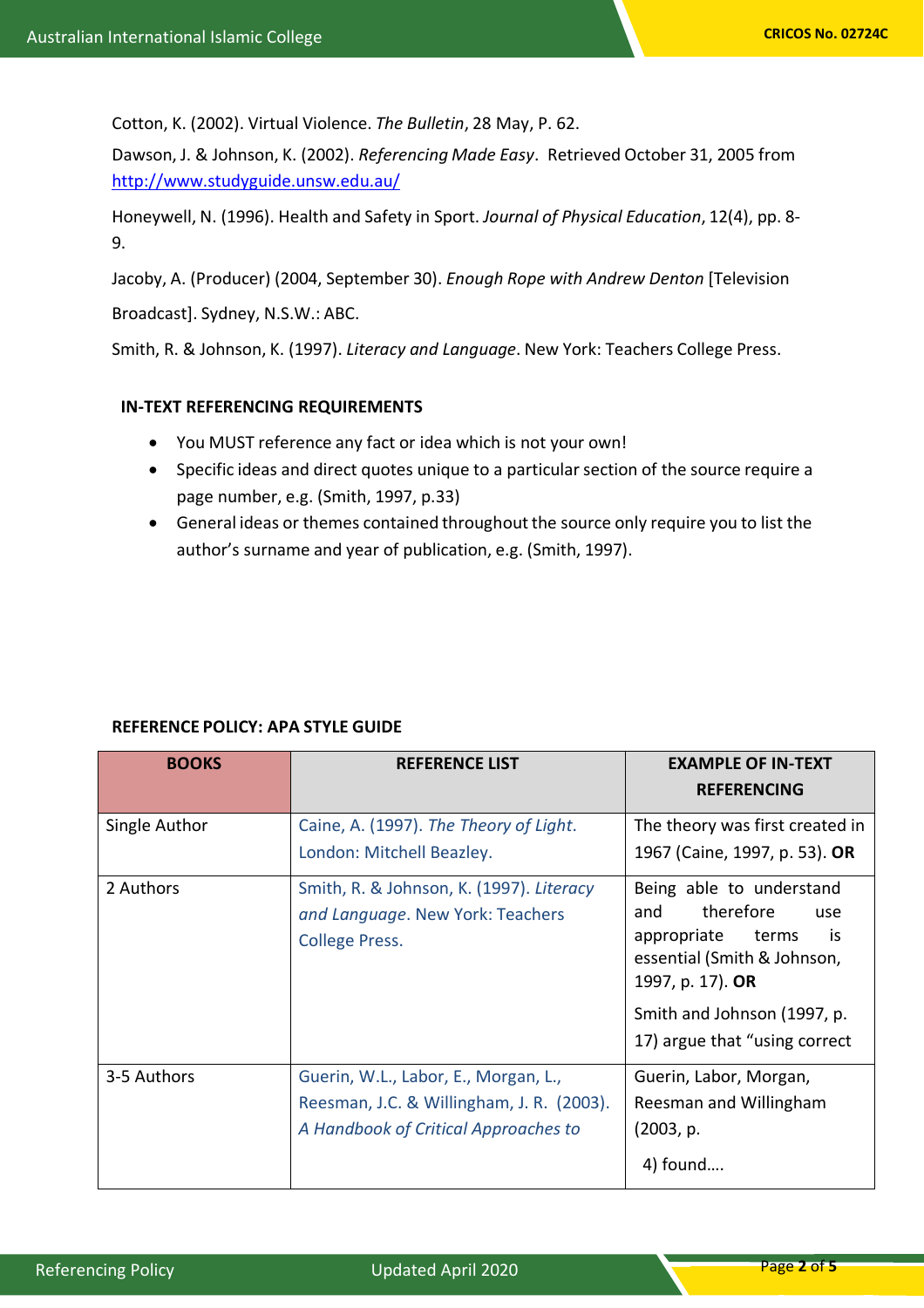|                                                                                    | Literature. New York: Oxford University<br>Press.                                                                                                                                                 | Cite all authors in the first<br>citation in-text.<br>Guerin et al. (2003, p. 4)<br>found |
|------------------------------------------------------------------------------------|---------------------------------------------------------------------------------------------------------------------------------------------------------------------------------------------------|-------------------------------------------------------------------------------------------|
|                                                                                    |                                                                                                                                                                                                   | Use 'et al' for all<br>subsequent citations in-<br>text.                                  |
| Editor                                                                             | Roche, F. (Ed.). (1993). Encyclopedia of<br>Animals. Phoenix: Oryx<br>Press.                                                                                                                      | (Roche, 1993, p. 204)                                                                     |
| Article or Chapter in a<br>Book $-$ with an<br>Author                              | Baxter, M. (1999). Social Class and Health<br>Inequalities. In C. Carter & B. Johnson<br>(Eds.), Equalities and Inequalities in<br>Health (pp. 101-126). London: Open<br><b>University Press.</b> | As suggested by Baxter (1999)<br>                                                         |
| Article or Chapter in a<br>Book -<br>no Author                                     | The Y2K Problem. (1999). In P. Boyd<br>(Ed.), Technology Today and<br>Tomorrow (p. 35). Buckingham: Open<br><b>University Press.</b>                                                              | ("The Y2K Problem", 1999)<br>Use inverted commas if NOT<br>shortening the title.          |
| Multiple Works By<br>Same<br>Author                                                | Brown, T. (1991). Coral in Northern<br>Queensland. Rockhampton: Central<br>Queensland University.<br>Brown, T. (2003). Coral Bleaching.<br>Rockhampton: Central<br>Queensland University.         | University research<br>suggests(Brown, 1991,<br>2003).                                    |
| <b>INTERNET SOURCES</b>                                                            | <b>Reference List</b>                                                                                                                                                                             | <b>Example of in-text</b><br>referencing                                                  |
| Document on World<br>Wide Web An<br>organisation/company<br>can also be an author. | Dawson, J. & Johnson, K. (2002).<br>Referencing Made Easy. Retrieved<br>October 31, 2005 from<br>http://www.studyguide.unsw.edu.au/                                                               | "It is essential you learn how<br>to reference properly"<br>(Dawson & Johnson, 2002).     |
| <b>Print Journal</b>                                                               | Honeywell, N. (1996). Health and Safety<br>in Sport. Journal of                                                                                                                                   | As illustrated by Honeywell<br>$(1996)$                                                   |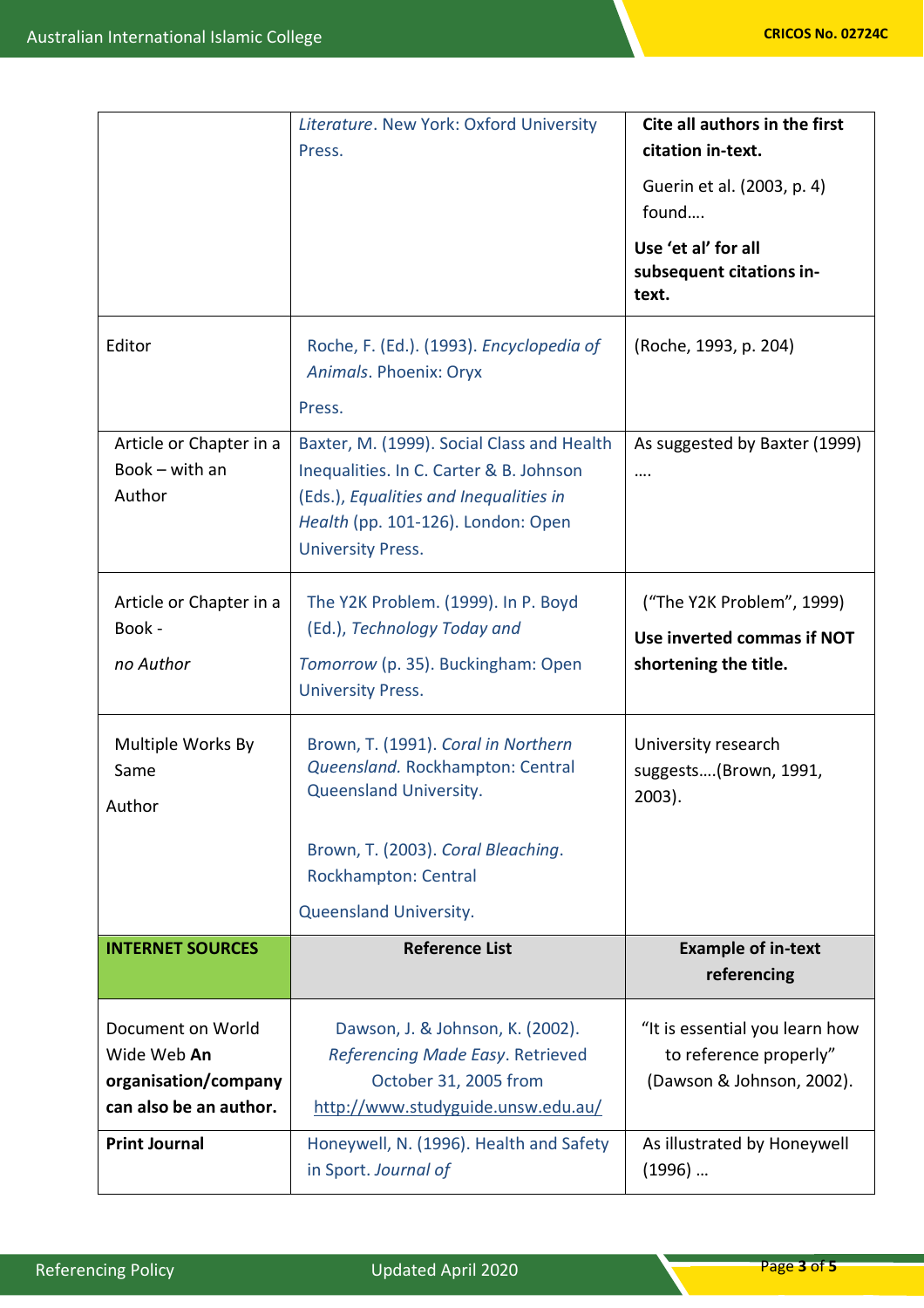| Article                                                                         | Physical Education, 12(4), pp. 8-9.                                                                                                                                | <b>OR</b>                                                                      |
|---------------------------------------------------------------------------------|--------------------------------------------------------------------------------------------------------------------------------------------------------------------|--------------------------------------------------------------------------------|
|                                                                                 |                                                                                                                                                                    | "when high jumping"<br>(Honeywell, 1996, p. 8).                                |
| <b>Electronic Journal</b><br>Full Text from an<br>Electronic<br>Database        | Madden, B. (2003). Australia's<br><b>Relationship With The United States</b><br>[Electronic Version]. Australian Journal<br>of Political Science, 78, pp. 343-358. | Madden (2003) states<br><b>OR</b><br>(Madden, 2003)                            |
| With author                                                                     | Sweet, M. (1994). Computer Games Are<br>Ruining The Lives of<br>Children. Sydney Morning Herald, 10<br>October, p. 8.                                              | According to Sweet (1994)                                                      |
| <b>Electronic</b><br><b>Newspaper/Magazine</b><br><b>Article</b><br>With author | Cotton, K. (2002). Virtual Violence. The<br>Bulletin, 28 May, p.<br>62. Retrieved 1 July, 2005 from<br>Australia/New Zealand<br>Reference Centre.                  | Homework is ruining the<br>eyesight of American<br>children<br>(Cotton, 2002). |
| No author                                                                       | Virtual Violence. (2002). The Bulletin, 28<br>May, p. 62. Retrieved<br>1 July, 2005 from Australia/New Zealand<br>Reference Centre.                                | (Homework Should Be<br>Banned, 1999)                                           |
| <b>ENCYCLOPEDIA</b>                                                             |                                                                                                                                                                    |                                                                                |
| Print copy                                                                      | Dictionary of Computing (3 <sup>rd</sup> ed.).<br>(1991). Oxford, England: Oxford                                                                                  | ("Dictionary of Computing",<br>1991)                                           |
| <b>PRIMARY INFO FROM</b><br><b>SECONDARY SOURCES</b>                            |                                                                                                                                                                    |                                                                                |
| <b>Book</b>                                                                     | Reynolds, G. (1999). The German<br>Experience. New York: Open University<br>Press.                                                                                 | Hitler (as quoted in Reynolds,<br>1999, p. 5) stated "".                       |